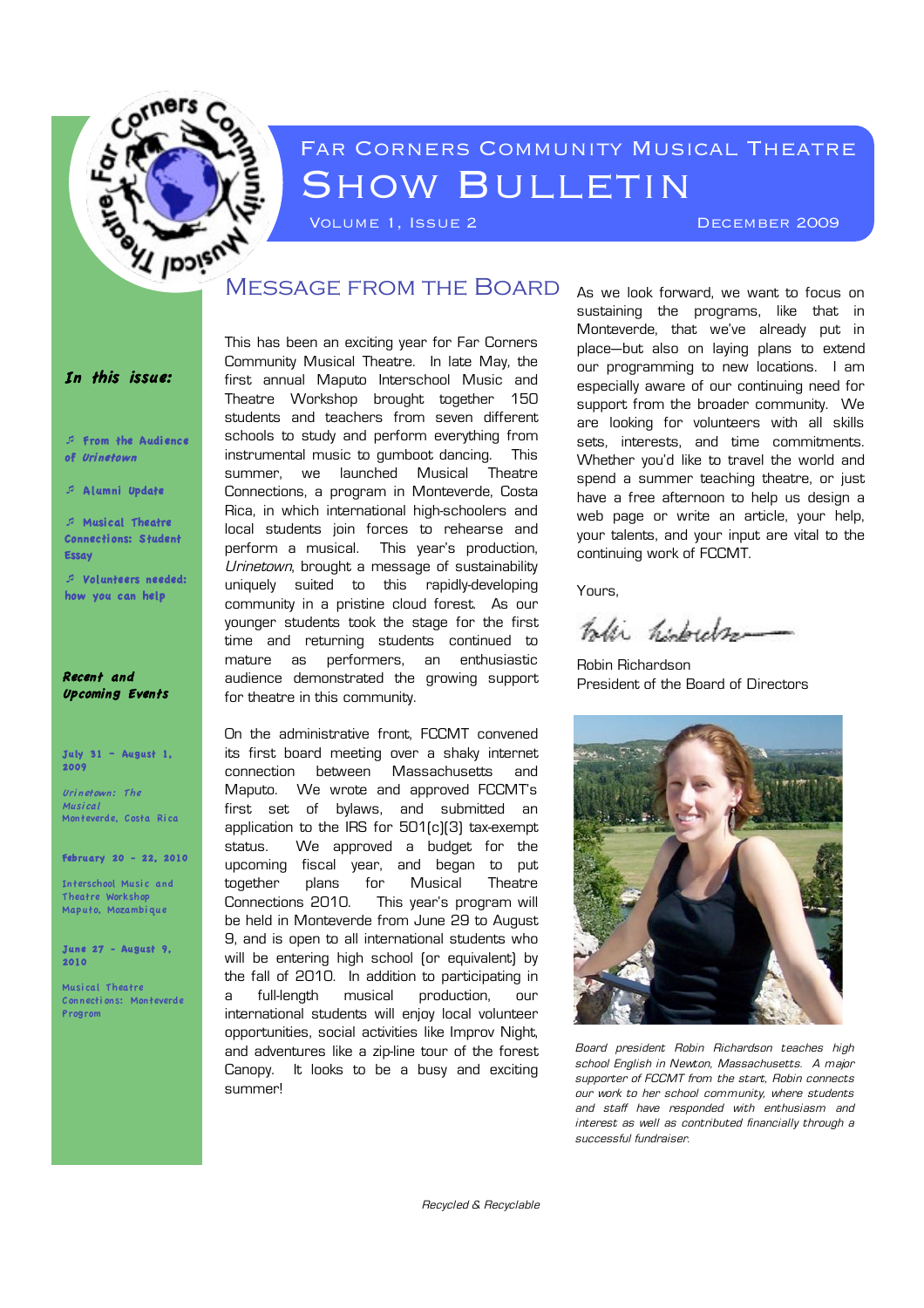#### Far Corners Community Musical Theatre Show Bulletin

# Alumni Update

Oliver Cha - Beijing, China





As a third-year student at Jiujiang University, Cha "Oliver" Yifeng played an expressive and energetic Motel the tailor in Fiddler on the Roof. Oliver comes from Yunnan province in southwestern China. "My family loves music very much," writes Oliver. "That's where my passion and inspiration for music comes from." For Oliver, Fiddler was "unforgettable."

Since graduation, Oliver has found his way to Beijing where he works for a media company dealing with the film industry, under a boss who "knows the showbiz circle and encourages me to be a part of it." Meanwhile, he continues to pursue his dream of being a singer/songwriter. And, he says, "I'm always ready for another show."

Left: Oliver in Beiling. fall 2009. Ri ght: Oli ver onstage as Motel the tai lor, March 2008.

Suzanne and John Trostle wi th son and  $pi$ t musician Richard. .<br>after a performance. Sue and John attended every performance of Uri netown.

# FROM THE AUDIENCE OF URINETOWN

#### Monteverde residents John and Suzanne Trostle

#### **How long have you been in Monteverde? What drew you here?**

About 35 years. We had visited Monteverde back in 1962 and re-visited in 1974. It seemed like coming home. We were drawn here by the community - we are Quakers and by the beautiful environment which surrounds it.

#### **When did you first see a musical? What is your favorite musical?**

The first musical we saw together was Oklahoma in Chicago, the summer of 1944. I think it's still my favorite, though John's might be The Music Man.



#### **What did you think of our productions of Guys and Dolls, The Music Man and Urinetown?**

We thought they were each another "Monteverde Miracle". The working together of many different schools, both teachers and pupils, involving the parents, getting the productions ready in such a short time, the costumes, the enthusiasm generaed by all concerned, and the continuation of musical productions of other years, and the high levels of performance are most appreciated!

#### **What is the role of the arts in the Monteverde community?**

You'd probably get a different answer from each person you asked! For me the role is to encourage participation and enjoyment of us average people in music, art, crafts, and dance. They bring more joy into one's life, they allow development of latent talents in these areas (which also contributes to a feeling of individual self-worth), they expand horizons, and they give great happiness to the people in the audience as well as those who do the preparation. I think a play or a musical production teaches cooperation, teamwork and mutual appreciation, to all concerned.

Recycled & Recyclable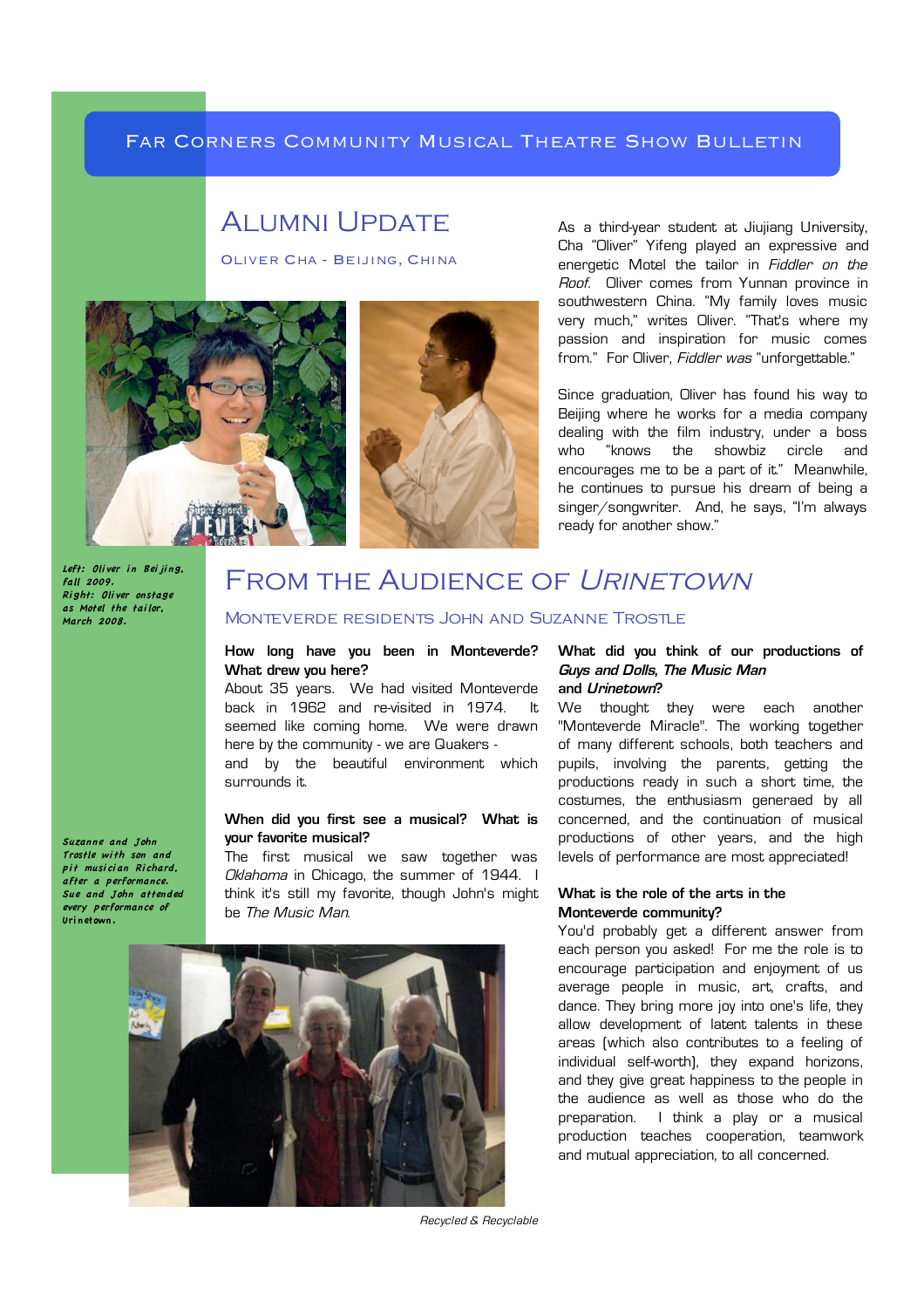#### FAR CORNERS COMMUNITY MUSICAL THEATRE SHOW BULLETIN

## Student Reflection: Musical Theatre Connections by Katherine Szocik

Hello, my name is Katherine and I traveled to Costa Rica with Far Corners Community Musical Theatre this summer. Even though this was my first time away from home on my own, by the end of the trip I wished I could have stayed for the entire year. I cannot say enough about what this experience has meant to me, though I have tried in college application essays, phone calls to my friends, and now this excerpt. The closest I can get is life changing. However, since you are reading this, you probably want to know why.



The effect of the home stay is not to be over looked. My family taught me about tico (Costa Rican) slang and customs. They were the ones who really got me interested in learning more about Latin American culture. I cannot think of all I would have missed had I stayed with a group of others from the United States. One of the highlights was getting to go see relatives; we ate chicharrones (fried pork) and corn that we had just picked from the nearby field. It was unlike anything I'd ever done before.

Another valuable experience for me was all the time spent rehearsing for the musical Urinetown. The show turned out well and I got excellent instruction in musical theatre.

Rehearsing with local teens was fantastic. Musical practices gave me a chance to hang out with Costa Ricans outside of my host family. This was so much fun, and they were all very accepting and willing to deal with my errors in Spanish grammar. A number of people I met are in the United States on foreign exchange this year and I am planning to visit them.

Having connections to a town in a different country is beneficial; I learned about a different type of community and the function of society in a different culture. My trip made me realize that there is more than one way of living and since coming back, I have been more interested in other cultures. I am more sensitive to foreigners in the United States because I know what it is like to not always understand the language and to misunderstand cultural gestures.

This trip actually made me re-define my life goals. I have always been around Spanish, but going to Costa Rica made me realize that I want to have a career relating to the language and/or culture of Latin America. There are many things I could have done this summer, but I cannot think of anything better than what I did.

Find out more about the Musical Theatre Connections program in 2010 on our website: http://www.farcornersmusicals.org

Now accepting applications...

Musical Theatre Connections 2010

Quick Facts

WHO

S tudent performers ages 13 - 18 from the  $U.S.$  or any other country

**WHAT** 

A summer abroad program including:

 $\rightarrow$  Full production of a hit musical alongside local Costa Rican participants

 $\rightarrow$  Home-stay with a local family

 $\rightarrow$  Community service

 $\rightarrow$ S panish classes

 $\rightarrow$  Tours and excursions

**WHEN** 

June 27 - August 9

#### **WHERE**

Monteverde, Costa Rica - a small town surrounded by the cloud forest atop the Ti laran mountains

More information online at: farcornersmusicals.org



Recycled & Recyclable